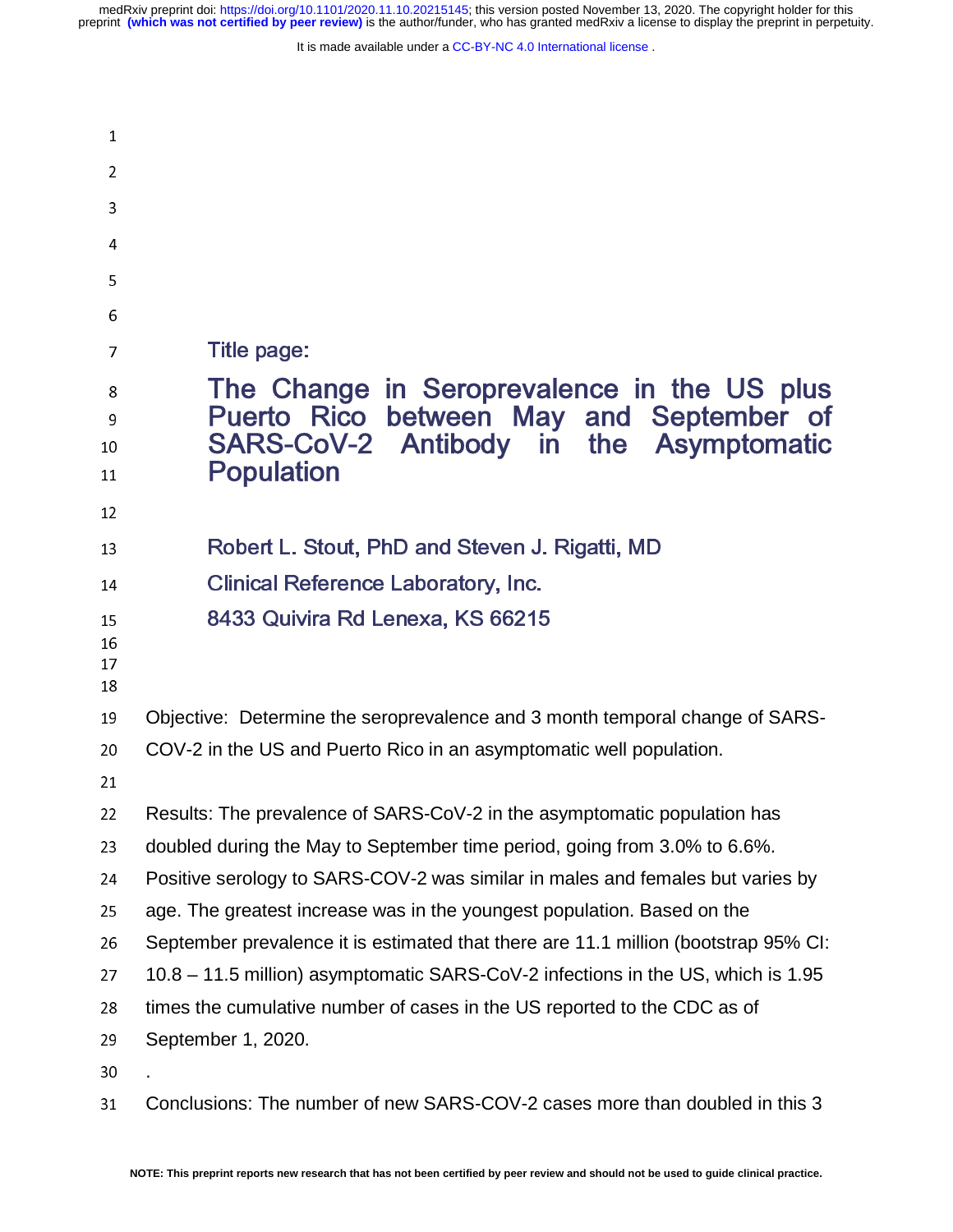- 32 months period. The seroprevalence by age group is high in the youngest (<20,<br>33 7.8%) and low in the oldest (> 70, 2.0%). Over the three month study period the
- 7.8%) and low in the oldest  $(> 70, 2.0%)$ . Over the three month study period the rate
- 
- 34 of increase in prevalence for SARS-COV-2 serology varies by state with a range<br>35 from 0.84 (State of New York) to more than 12 (Tennessee). This study identifies from 0.84 (State of New York) to more than 12 (Tennessee). This study identifies
- 36 states were public health mitigation has blunted the spread and also areas where<br>37 additional levels of intensified public education, surveillance and targeted
- additional levels of intensified public education, surveillance and targeted
- 38 intervention may be warranted.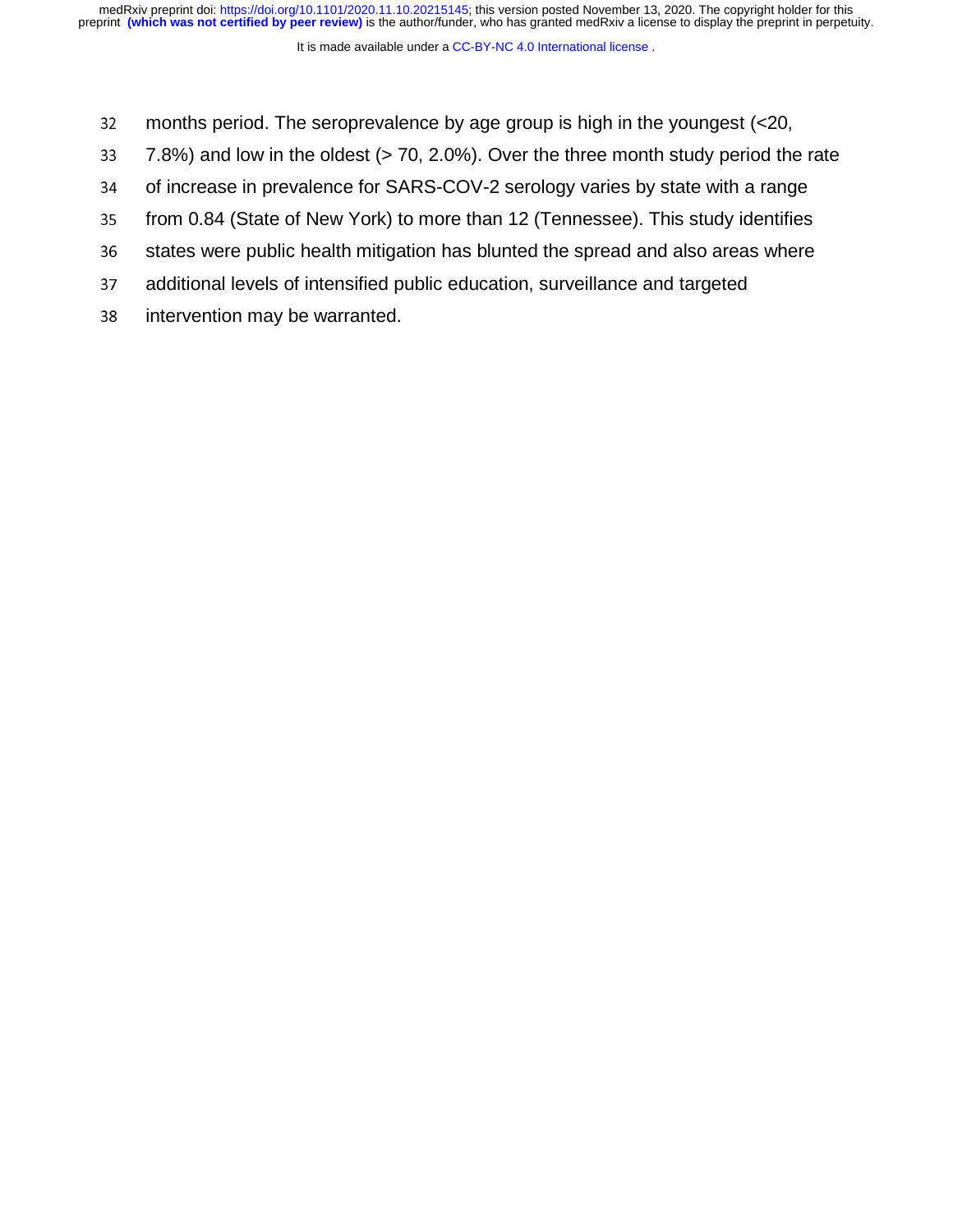It is made available under a [CC-BY-NC 4.0 International license](http://creativecommons.org/licenses/by-nc/4.0/) .

#### 39 Manuscript

# 40 **Title: The Change in Seroprevalence between May and September of SARS-**

## <sup>41</sup>**CoV-2 Antibody in an Asymptomatic Population**

- 
- <sup>43</sup>Objective: Determine the rate of change in prevalence of SARS-COV-2 antibody in
- <sup>44</sup>a self-reported asymptomatic well population over a three month period.
- 45
- <sup>46</sup>Method: Between 12 May and 25 September we examined SARS-COV-2 antibody <sup>47</sup>results on 113,369 consecutive life insurance applicants who were having blood 48 drawn for the purpose of underwriting mortality risk.
- 
- 50 Results: In May the seroprevalence of SARS-CoV-2 was 3.0%(547/18,441),<br>51 3.1%(981/31.822) in June and 6.6%(4180/63.103) in September. Positive s
- <sup>51</sup>3.1%(981/31,822) in June and 6.6%(4180/63,103) in September. Positive serology

52 to SARS-COV-2 was similar in males and females but varies by age. Geographical

53 distribution revealed a very high level of various between states. Using 2019 US

- <sup>54</sup>Census state population data to adjust state specific rates of positivity, it is
- 55 estimated that the September level of seropositivity would correspond to 11.1<br>56 million asymptomatic SARS-CoV-2 infections in the US. which is roughly 2 tim
- million asymptomatic SARS-CoV-2 infections in the US, which is roughly 2 times the

57 cumulative number of cases in the US reported to the CDC as of September 1,

58 2020.

<sup>60</sup>Conclusions: The prevalence of positive SARS-COV-2 serology increased more <sup>61</sup>than 2 fold during the three month period from May to September 2020 going from <sup>62</sup>3.0% to 6.6%. During this period state specific rates of increase in prevalence vary 63 wildly from 0.8(New York) to more than 12 fold (Tennessee). The estimated number 64 of total SARS-CoV-2 infections based on positive serology is substantially higher<br>65 than the total number of cases reported to the CDC. This study identifies states than the total number of cases reported to the CDC. This study identifies states 66 were public health mitigation has blunted the spread and also areas where <sup>67</sup>additional levels of intensified public education, surveillance and targeted 68 intervention may be warranted.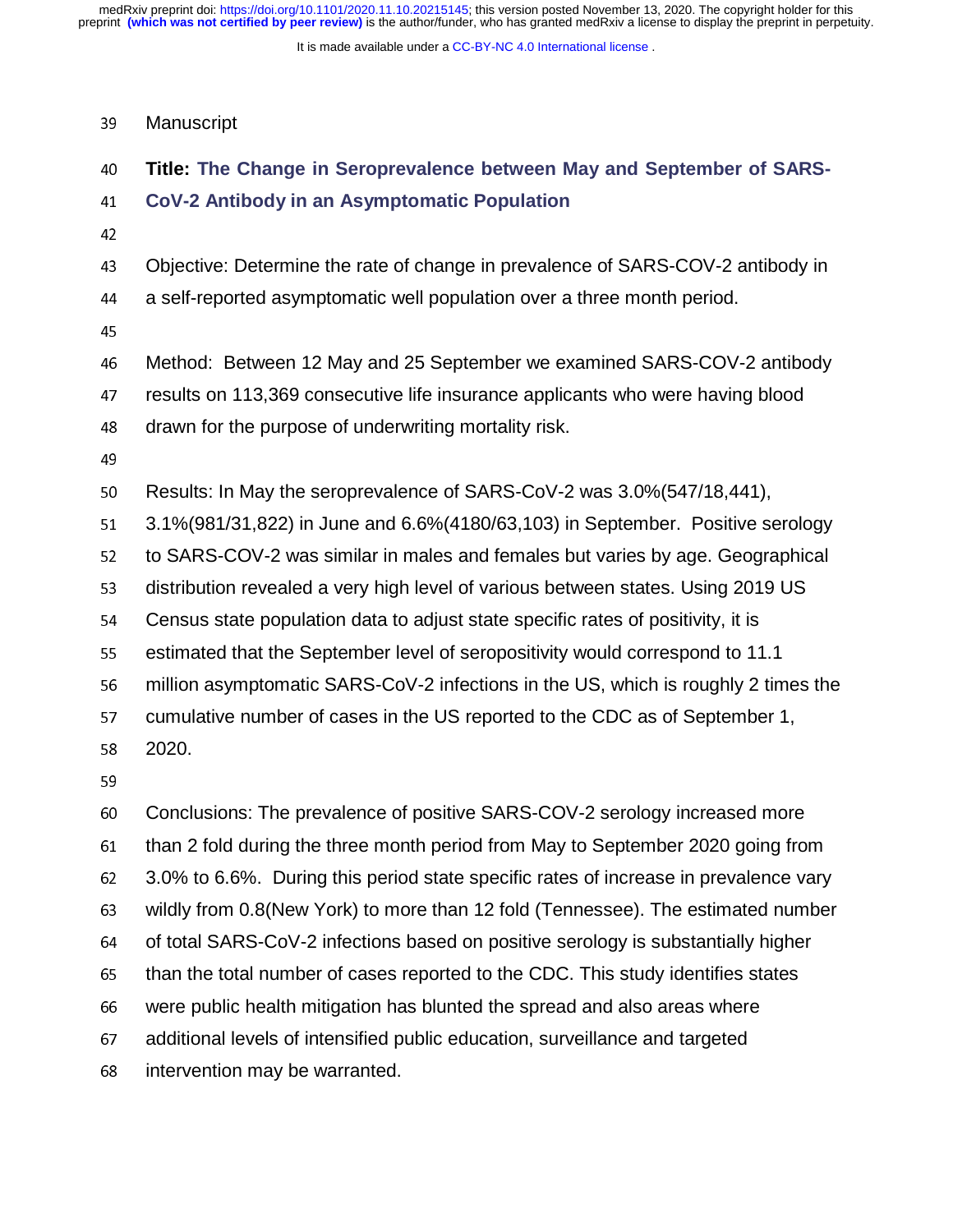It is made available under a [CC-BY-NC 4.0 International license](http://creativecommons.org/licenses/by-nc/4.0/) .

69 Introduction

 $10$  In early 2020 a novel coronavirus emerged in Hubei Province, China<sup>1</sup>. The 71 causative agent was a betacoronavirus most closely related genetically to zoonotic 72 viruses found in bats, and clinically similar to recent emergent epidemic 73 coronaviruses which caused Severe Acute Respiratory Syndrome (SARS) and 74 Middle Eastern Respiratory Syndrome (MERS)<sup>2</sup>. Since then, the virus has 75 become a worldwide pandemic, infecting over 37 million persons and causing more  $76$  than 1 million deaths as of this writing<sup>3</sup>. The first case in the United States occurred  $77$  on January 20th, 2020<sup>4</sup>. And since then the Centers for Disease Control and 78 Prevention has recommended that all states report laboratory-confirmed cases $5$ . 79 Case counts have been closely tracked by the CDC, the press, and academic 80 institutions. However, because the illness caused by SARS-CoV-2 may be asymptomatic or minimally symptomatic $<sup>6</sup>$ , these counts of cases may underestimate<br>82 the number of persons who have been infected. Various studies of seroprevalence</sup> the number of persons who have been infected. Various studies of seroprevalence 83 in the United States<sup>7,8</sup> have shown different results based on timing and locality, but <sup>84</sup>have been consistent in showing that seroprevalence is higher than would be 85 implied by simple case counts based on viral antibody testing. 86<br>87 Because SARS-CoV-2 is novel, the presence of antibodies in the blood likely

88 indicates a history of infection since the pandemic began, and serologic testing can 89 be used to estimate the overall rate of infection, even in those who had minimal 90 symptoms or who were never tested despite symptoms.

91

92 In this study, a convenience sample of blood specimens submitted to a commercial <sup>93</sup>laboratory was used to conduct a survey of seroprevalence over a three month 94 study period. The goal was to estimate the seroprevalence and overall rate of 95 increase or decrease in positivity nationally and state by state.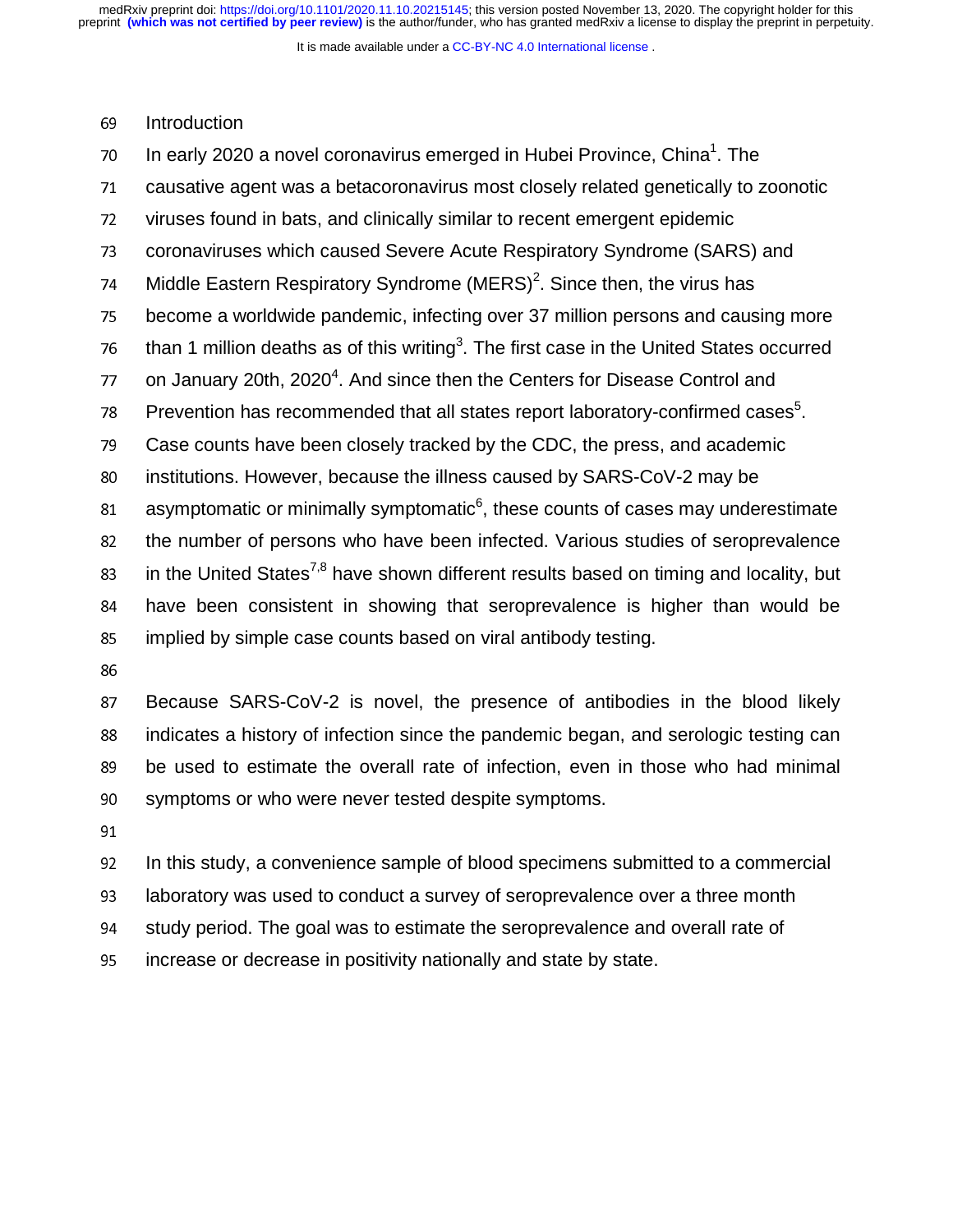It is made available under a [CC-BY-NC 4.0 International license](http://creativecommons.org/licenses/by-nc/4.0/) .

<sup>96</sup>Method: In the United States, the process of purchasing life insurance often <sup>97</sup>involves a brief physical examination by paramedical professionals, the collection of <sup>98</sup>height, weight and blood pressure measurements, and the testing of blood and 99 urine specimens for common laboratory test related to overall health. Such tests are 100 seldom, if ever, performed on individuals below age 16 years or above 85 years.

101 Between May12th and September 25, 2020, 113,369 consecutive individuals were 102 tested for antibodies to SARS-CoV-2. Individuals were part of a convenience 103 sample from a pool of life insurance applicants who had blood tests performed as 104 part of life insurance underwriting. This sample represents approximately one fifth of 105 all samples tested at the facility during that time. All applicants self-reported that 106 they were well at the time of application. The antibody tests were performed using 107 the Roche Elecsys Anti-SARS-CoV-2 kit on the Roche e602 analyzer, with a stated 108 sensitivity of 100% and specificity of 99.8%. Other information available on test 109 subjects included state of residence, age and sex.

<sup>110</sup>The differences in continuous variables between the antibody-positive and negative <sup>111</sup>groups were tested for significance with the Mann-Whitney U test, while differences

112 in categorical variables were tested using the chi-square test. All statistical

113 analyses were performed using R (version 3.6.1)<sup>9</sup> and R-studio (version1.2.1335)<sup>10</sup>.

115 To estimate the total burden of SARS-CoV-2 infections in the US the total 2019 116 estimated census population was multiplied by the US population proportion 117 between the ages of 16 and 80 (75.5%). Then, the state-specific proportion of 118 positive tests was applied from our sample. Confidence limits were estimated by 119 generating 5000 bootstrap samples (with replacement) of our data and recalculating 120 the total number of US cases. Under and over-representation of states was 121 determined by a ratio between the proportion of individuals living in a given state to 122 the proportion of tests performed in that state.

123

124 Results

<sup>125</sup>The overall sample included 113,369 individuals with a median age of 42 years

<sup>126</sup>(IQR: 33-54), 55.5% of whom were male. Geographical distribution deviated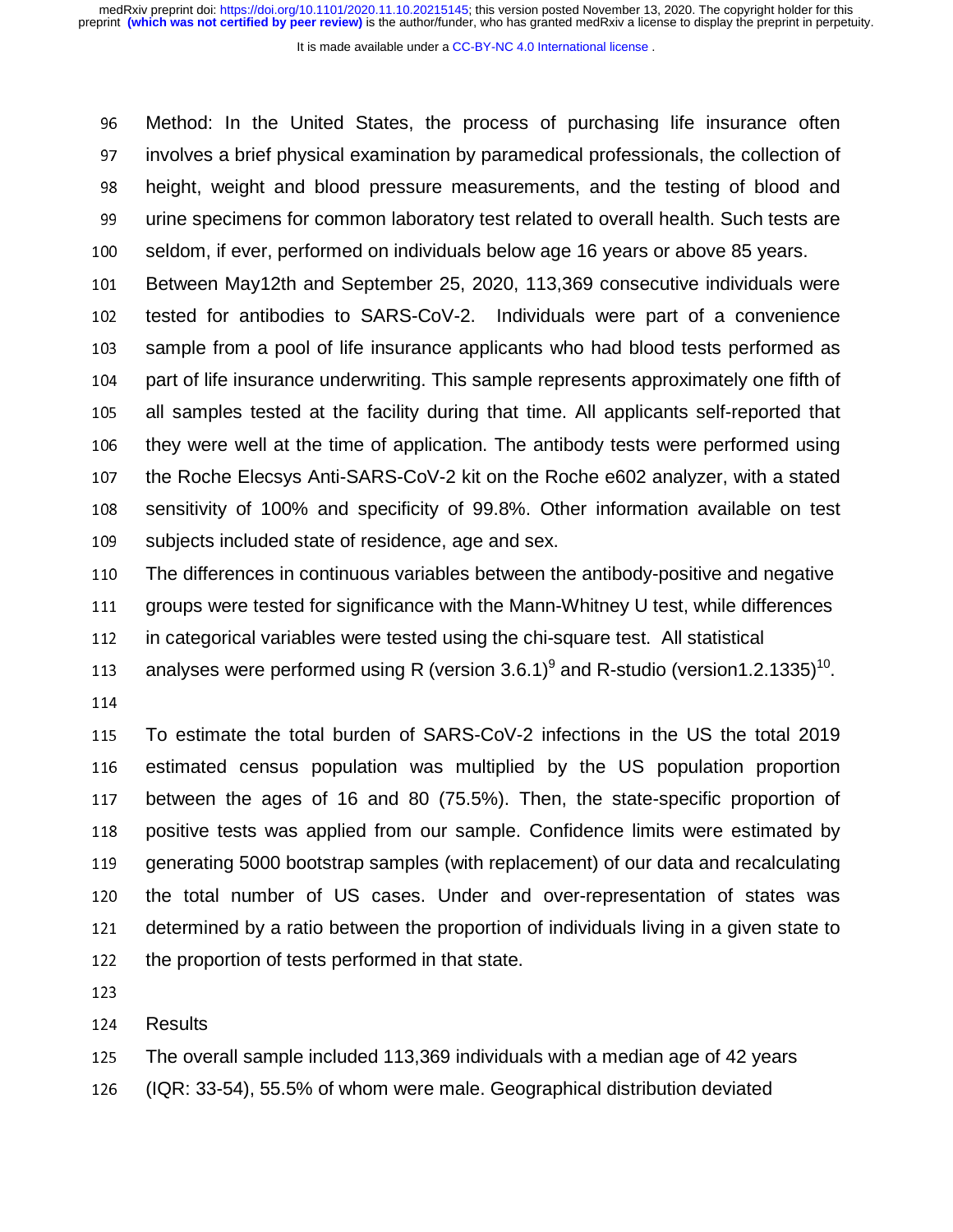It is made available under a [CC-BY-NC 4.0 International license](http://creativecommons.org/licenses/by-nc/4.0/) .

127 somewhat from the overall population distribution of the US, with some under-128 representation from Maine, West Virginia, Vermont and Oklahoma, and over-129 representation from Nebraska, Hawaii, and Utah. Characteristics of the study 130 population are displayed in Table 1. The antibody positive group tended to be 131 slightly younger (median age 41) vs. the antibody negative group (median age 42).<br>132 The distribution by decade of age is displayed in Table 2. This study estimated the The distribution by decade of age is displayed in Table 2. This study estimated the 133 seroprevalence of SARS-CoV-2 antibodies in a geographically diverse sample of 134 adults in the US within a 3-month collection period ending the  $25<sup>th</sup>$  of September <sup>135</sup>2020. The rate of positivity ranged from 0% to 14.7% by state and from 2-7.8% 136 across age, displayed in Figure 1. While slightly more females were positive the 137 difference is not statistically significant. The choropleth map of seropositivity roughly 138 corresponds to the areas where the most SARS-COV-2 cases were reported during 139 this period of time displayed in Figure 2. Our results suggest that many more 140 infections occurred than were reported. This is likely due to asymptomatic or <sup>141</sup>minimally symptomatic infections for which care was not sought or symptomatic 142 infection for which testing was not available or obtained.

144 Various studies have been published, both before and after peer review, which have 145 reported seroprevalence of SARS-CoV-2 antibodies in the US. Most notably, 146 Havers et al<sup>11</sup> evaluated a convenience sample (n=16,025) of serological tests on

147 sera submitted to 2 commercial laboratories from 10 US regions. Their estimates of

148 seroprevalence ranged from 1% to 7%, with the highest rates occurring in the New

149 York City metro area, Louisiana and Connecticut. The timeframe of this testing

150 differed by region and was earlier than the current study. The authors

<sup>151</sup>estimated that the seroprevalence implied that between 6 and 24 times the number

152 of infections had occurred in the studied regions than had been reported.

154 Stadlbauer et al reported on longitudinal changes in seroprevalence in New York

155 City between late February and mid-April 2020<sup>12</sup>. Over this period of time

156 seroprevalence increased from 2.2% to 10.1%. Rosenberg et al also reported on

157 seroprevalence in the New York metro area<sup>13</sup>.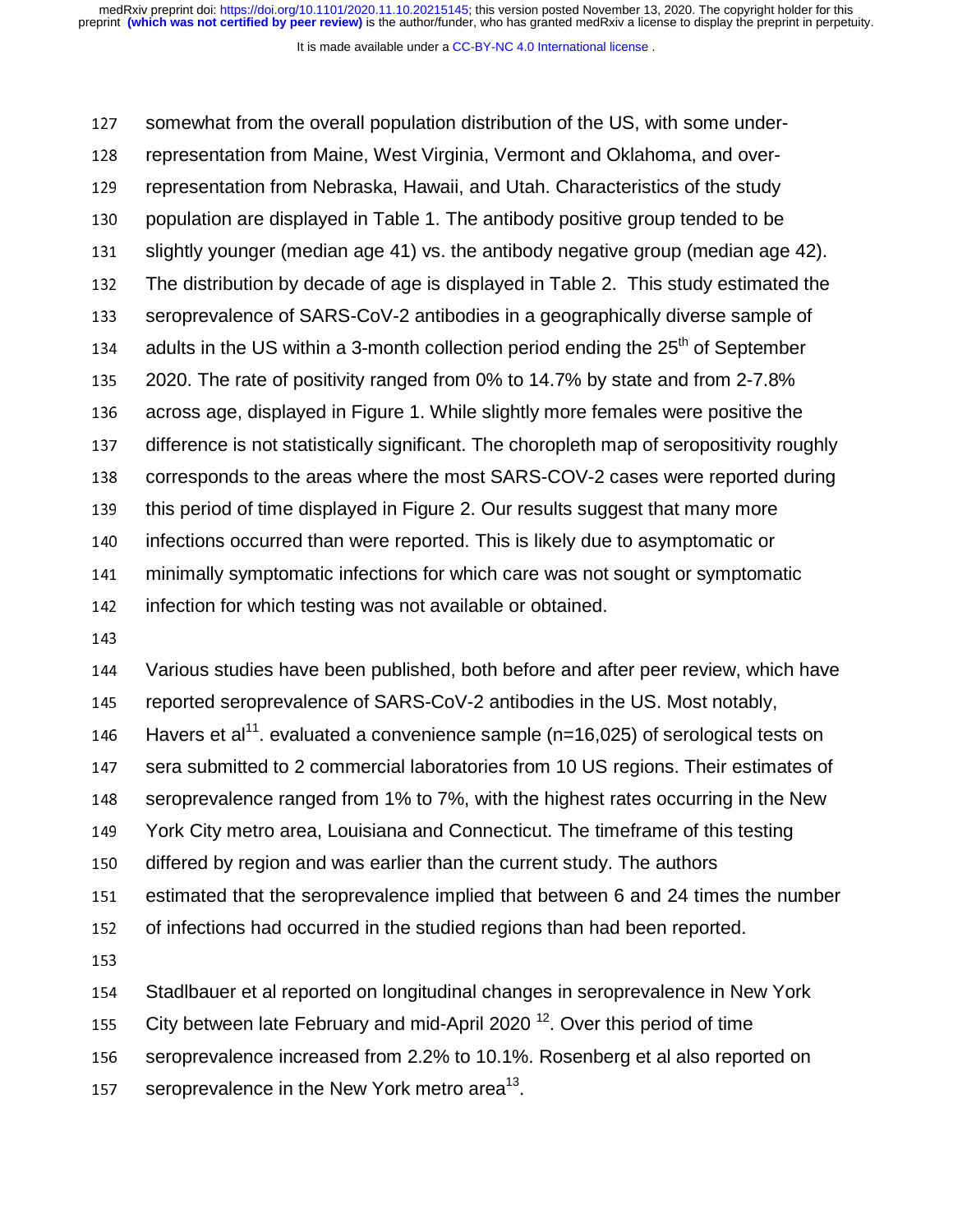It is made available under a [CC-BY-NC 4.0 International license](http://creativecommons.org/licenses/by-nc/4.0/) .

158 The collection period was from April 19 to 28, 2020, and the estimate was 22.7%. 159 The higher estimate than the current study, despite being performed in an earlier 160 time period, is likely due to a geographical distribution that is more localized to the 161 highest prevalence metro region, rather than the entire state of New York. <sup>162</sup>We report that, around the time of study, the number of infections in the US was <sup>163</sup>nearly 2 times higher than cases of infection reported suggesting a much more <sup>164</sup>widespread pandemic, but with a smaller rate of hospitalization, complications and 165 deaths. Weaknesses of the study include the imbalanced representation of the US 166 states, as well as the lack of samples from those under age 16 or over age 80. The 167 age distribution is also more heavily weighted to the young adult years, which is not 168 representative of the US population. Although the sample size was large, it was not 169 large enough to stratify by both age and geography when estimating population 170 seroprevalence. Finally, the life insurance-buying population tends to be both 171 healthier and mid-income or wealthier than average, and this could also bias the 172 results in an indeterminate direction. Even with these stated limitations the study 173 validates the need for population wide surveillance; it is in keeping with the AJPH 174 editor on Accurate Statistics on COVID-19 Are Essential for Policy Guidance and  $175$  Decisions<sup>14</sup> clearly define the need for population wide seroprevalence surveys to 176 collect the information necessary for sound national and public health policy 177 decisions.

- 178
- 

180 Conclusion

181 The rate of SARS-CoV-2 seropositivity in this population of self-reported well 182 insurance applicants implies a burden of infection approximately 2 times higher than 183 the number of reported cases. State specific rates of increase identify regions were 184 public health mitigation strategies are working and areas where additional effort or 185 changes in strategies are required. First public education must be intensified in 186 regions where the rate of increase is the highest; the temporal prevalence data 187 presented in this report should provide the "facts to support" these changes.

188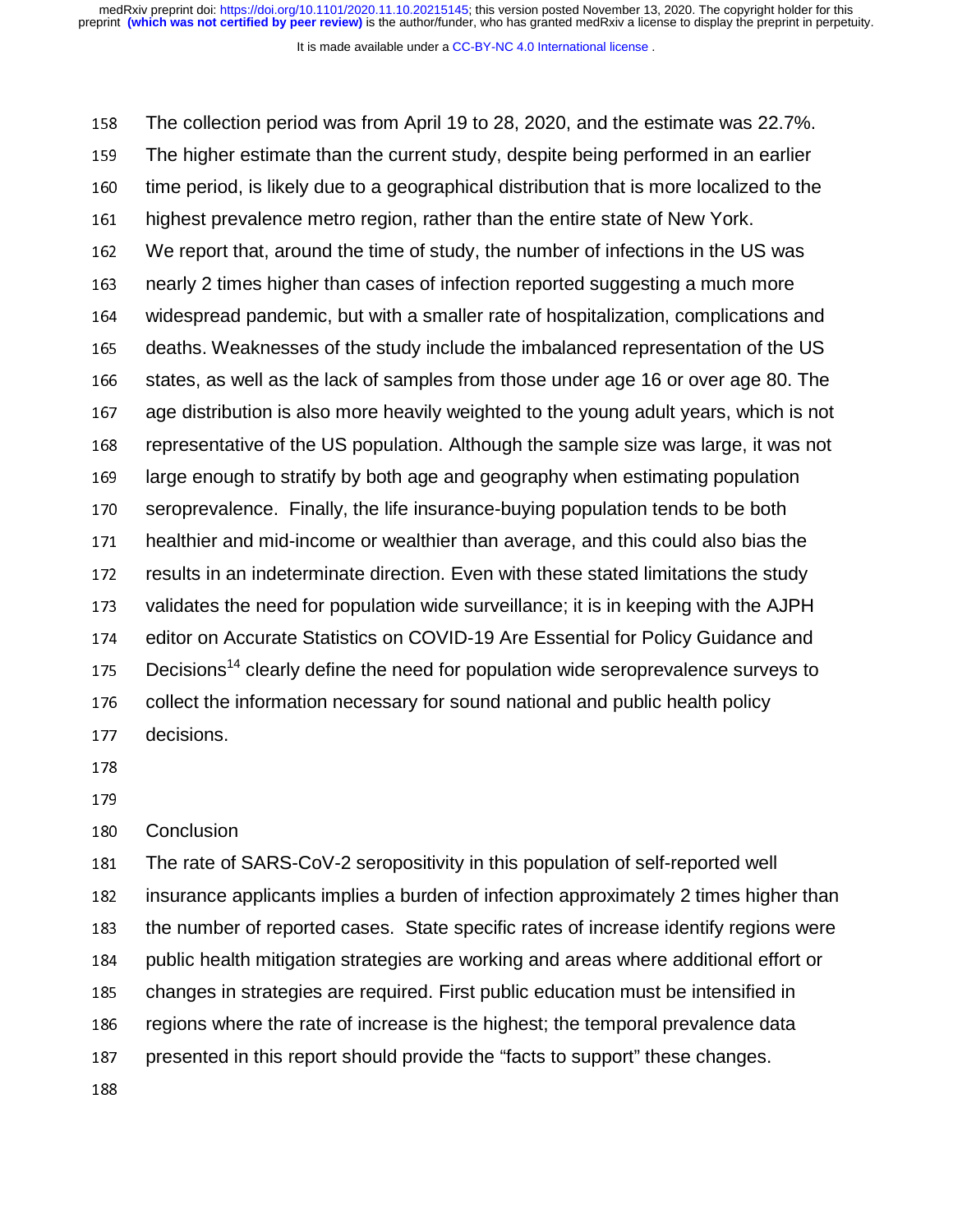- <sup>189</sup>Both authors contributed equally to the development of this data, the statistical
- 190 analysis, writing and review of this article. We wish to extend a special thanks to Dr
- 191 Michael Fulks for reviewing and providing valuable suggests for this article.
- 
- <sup>193</sup>Western IRB reviewed the study under the Common Rule and applicable guidance
- 194 and determined it is exempt under 45 CFR  $\S$  46.104(d)(4) using de-identified study
- 195 samples for epidemiologic investigation.
- 196
- 197
- 198 REFERENCES
- 199 1 Huang C, Wang Y, Li X, Ren L, Zhao J, Hu Y et al (2020) Clinical features of
- 200 patients infected with 2019 novel coronavirus in Wuhan, China. Lancet (London,
- 201 England) 395:497–506<br>202 2 de Wit E. van Dorema
- 2 de Wit E, van Doremalen N, Falzarano D, Munster VJ (2016) SARS and MERS:
- 203 recent insights into emerging coronaviruses. Nat Rev Microbiol 14:523–534
- <sup>204</sup>3 Max Roser, Hannah Ritchie, Esteban Ortiz-Ospina and Joe Hasell (2020) -
- <sup>205</sup>"Coronavirus Pandemic (SARS-COV-2)". Published online at OurWorldInData.org.
- 206 Retrieved from: 'https://ourworldindata.org/coronavirus' [Online Resource]<br>207 A Harcourt J. Tamin A. Lu X. et al. Severe acute respiratory syndrome core
- 4 Harcourt J, Tamin A, Lu X, et al. Severe acute respiratory syndrome coronavirus 2
- 208 from a patient with coronavirus disease, United States. Emerg Infect Dis.
- <sup>209</sup>2020;26(6):1266-1273.doi:10.3201/eid2606.200516
- <sup>210</sup>5 Nationally Notifiable Diseases Surveillance System. Coronavirus disease 2019
- 211 (SARS-COV-2). Accessed July 29, 2020.<br>212 https://wwwn.cdc.gov/nndss/conditions/co
- <sup>212</sup>https://wwwn.cdc.gov/nndss/conditions/coronavirus-disease-2019-SARS-CoV-2/
- <sup>213</sup>6 The Novel Coronavirus Pneumonia Emergency Response Epidemiology Team.
- <sup>214</sup>The Epidemiological Characteristics of an Outbreak fo 2019 Novel Coronavirus
- 215 Diseases (SARS-COV-2)-China, 2020. China CDC Weekly. 2020;2:113-22.
- 216 7 Menachemi N, Yiannoutsos CT, Dixon BE, et al. Population Point Prevalence of
- 217 SARS-CoV-2 Infection Based on a Statewide Random Sample Indiana, April 25–
- <sup>218</sup>29, 2020. MMWR Morb Mortal Wkly Rep 2020;69:960-964.
- 219 DOI: http://dx.doi.org/10.15585/mmwr.mm6929e1external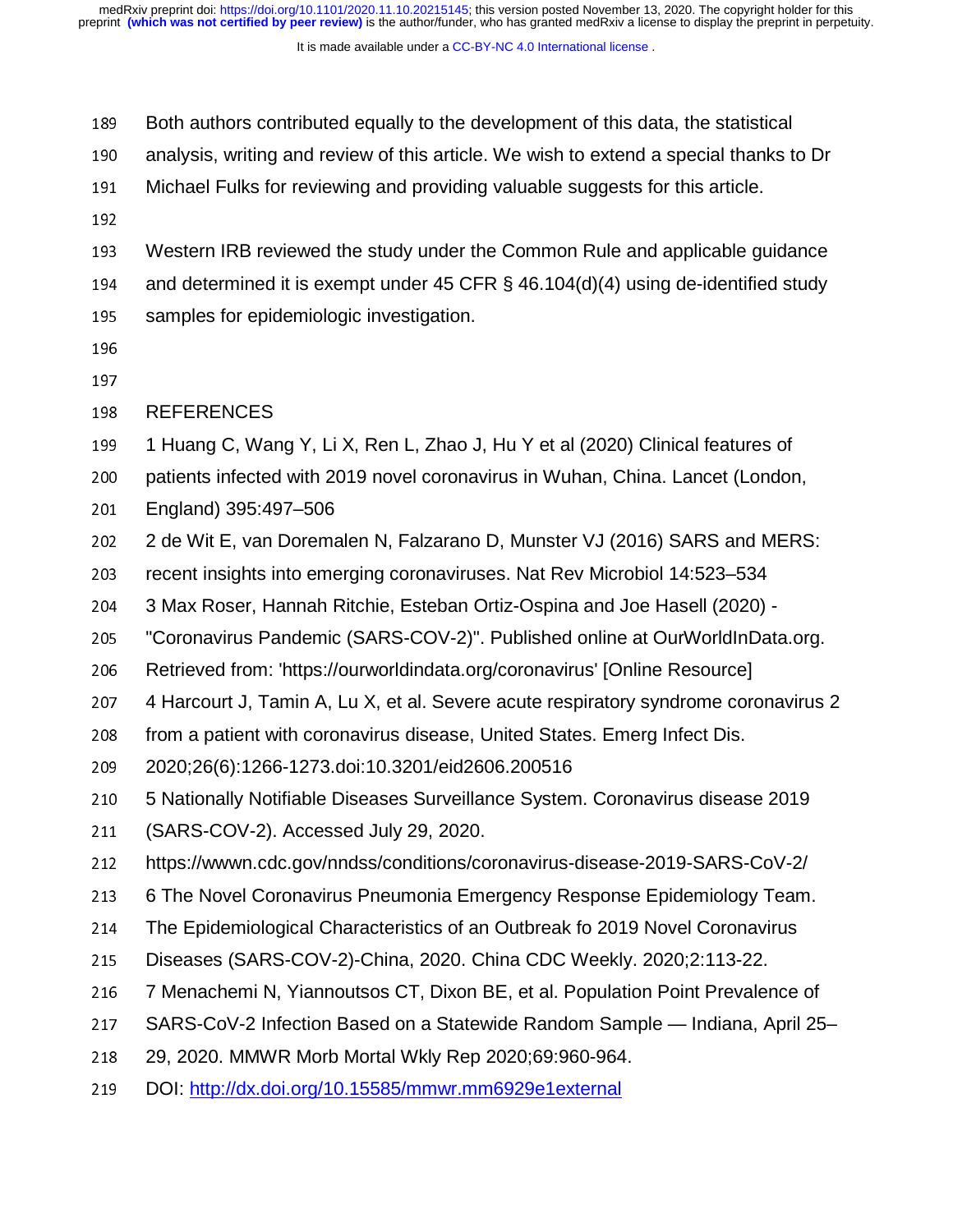- 220 8 Sood N, Simon P, Ebner P, et al. Seroprevalence of SARS-CoV-2–specific
- 221 antibodies among adults in Los Angeles County, California. JAMA 2020;323:2425–
- 
- 222 7.<br>223 9 l 9 R Core Team (2019). R: A language and environment for statistical computing. R
- 224 Foundation for Statistical Computing, Vienna, Austria. URL https://www.R-
- 225 project.org/.
- <sup>226</sup>10 Studio Team (2020). RStudio: Integrated Development for R. RStudio, PBC,
- 227 Boston, MA URL http://www.rstudio.com/.
- 228 11 Havers FP, Reed C, Lim T, et al. Seroprevalence of Antibodies to SARS-CoV-2
- 229 in 10 Sites in the United States, March 23-May 12, 2020 [published online ahead of
- 230 print, 2020 Jul 21]. JAMA Intern Med.
- <sup>231</sup>2020;10.1001/jamainternmed.2020.4130. doi:10.1001/jamainternmed.2020.4130
- 232 12 Stadlbauer D, Tan J, Jiang K, et al. Seroconversion of a city: longitudinal<br>233 monitoring of SARS-CoV-2 seroprevalence in New York City, medRxiv, Prec
- <sup>233</sup>monitoring of SARS-CoV-2 seroprevalence in New York City. medRxiv. Preprint
- 234 posted online June 29, 2020. doi:10.1101/2020.06.28.20142190
- 235 13 Rosenberg ES, Tesoriero JM, Rosenthal EM, et al Cumulative incidence and
- 236 diagnosis of SARS-CoV-2 infection in New York. Ann Epidemiol. Published online
- 237 June 17, 2020. doi:10.1016/j.annepidem.2020.06.004
- 238 14 Daniel Tarantola, Wendy E. Parmet, Michael C. Costanza and Stella Yu
- 239 AJPH.110(7), pp. 925–926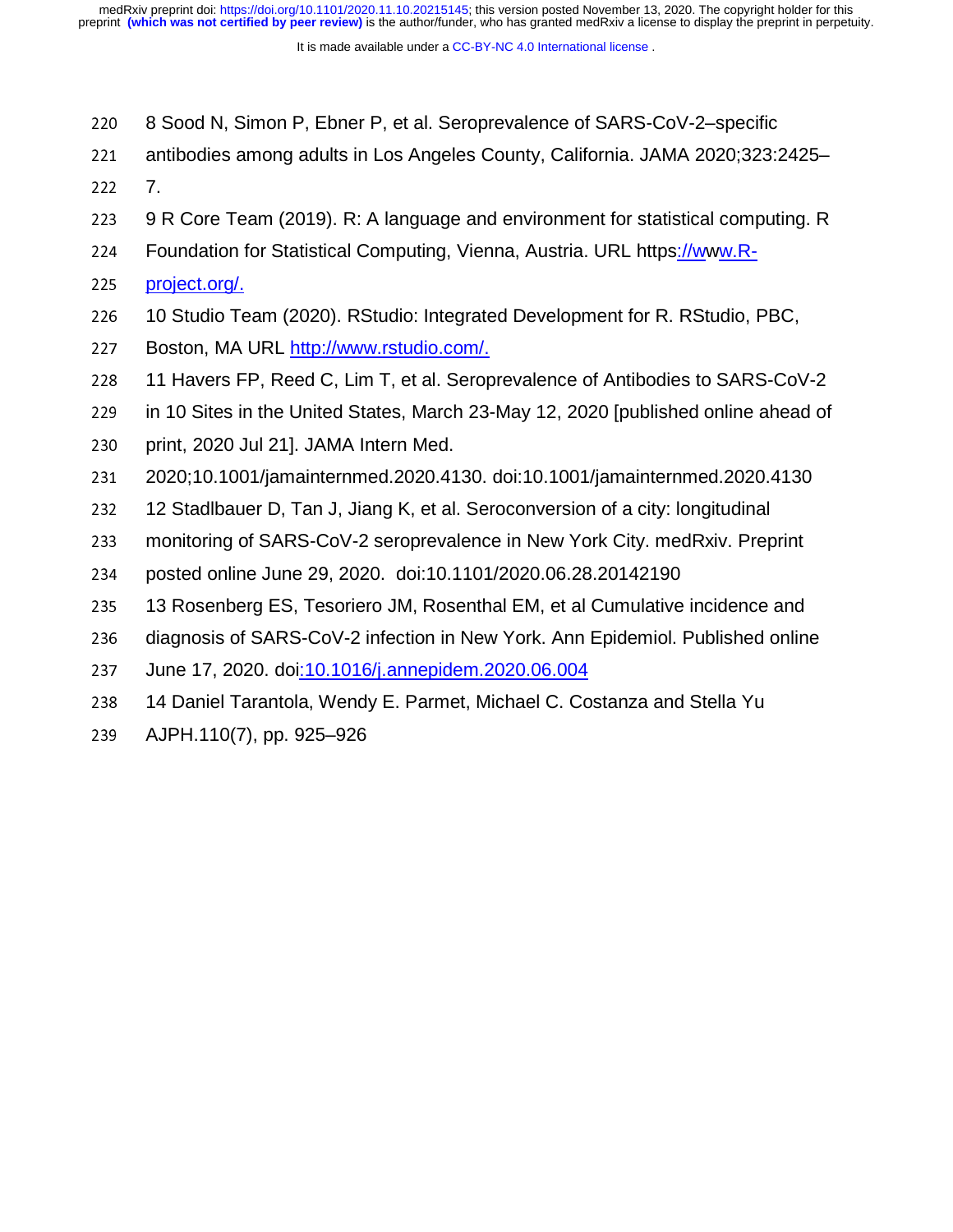

### SARS-CoV-2 Seroprevalence - September



SARS-CoV-2 Seroprevalence - June

# Figure 1

It is made available under a [CC-BY-NC 4.0 International license](http://creativecommons.org/licenses/by-nc/4.0/) .

medRxiv preprint doi: [https://doi.org/10.1101/2020.11.10.20215145;](https://doi.org/10.1101/2020.11.10.20215145) this version posted November 13, 2020. The copyright holder for this<br>preprint (which was not certified by peer review) is the author/funder, who has grante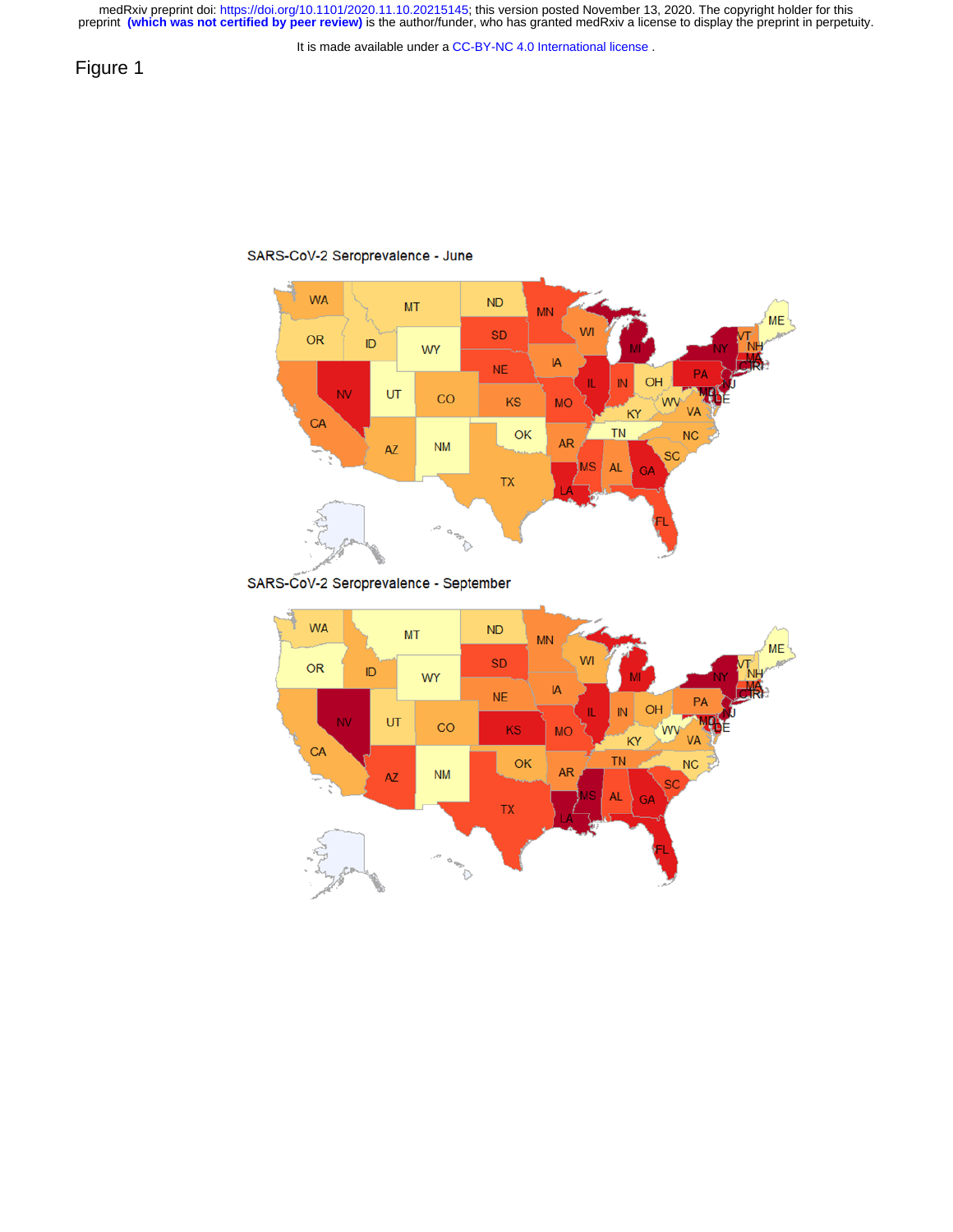It is made available under a [CC-BY-NC 4.0 International license](http://creativecommons.org/licenses/by-nc/4.0/) .

 Table 1: Characteristics of study population by SARS-CoV-2 antibody status. Numeric values shown as median [IQR].

1 p-value by Pearson Chi-square test.

|               | <b>SARS-CoV-2</b><br>negative<br>$n = 106,551$ | <b>SARS-CoV-2</b><br>positive<br>$n = 5,623$ | р                  |  |
|---------------|------------------------------------------------|----------------------------------------------|--------------------|--|
| Age (yrs)     | 42 [34,54]                                     | 41 [33,52]                                   | 0.000 <sup>1</sup> |  |
| $18 - 40$     | 45.6%                                          | 52.2%                                        |                    |  |
| 41-60         | 41.1%                                          | 39.9%                                        |                    |  |
| 61-85         | 13.3%                                          | 7.9%                                         |                    |  |
| Sex, (% male) | 55.6%                                          | 53.3%                                        | 0.002 <sup>1</sup> |  |

# Table 2. Sera positivity for SARS-COV-2 by age

|               | NON (106,551)  | REA(5623)   | <b>Total</b> |
|---------------|----------------|-------------|--------------|
| $\leq$ 20     | 1127(92.2%)    | 95 (7.8%)   | 1222         |
| $21 - 30$     | 16112 (93.3%)  | 1155 (6.7%) | 17267        |
| $31 - 40$     | 31219 (94.9%)  | 1680 (5.1%) | 32899        |
| $41 - 50$     | 24133 (94.9%)  | 1305 (5.1%) | 25438        |
| $51 - 60$     | 19621 (95.4%)  | 937 (4.6%)  | 20558        |
| $61 - 70$     | 12104 (96.8%)  | 404 (3.2%)  | 12508        |
| $71+$         | 2049 (98.0%)   | 41 (2.0%)   | 2090         |
| <b>NO AGE</b> | 1296(93.4%)    | 91(6.6%)    | 1387         |
| Total         | 106365 (95.0%) | 5617 (5.0%) | 113,369      |